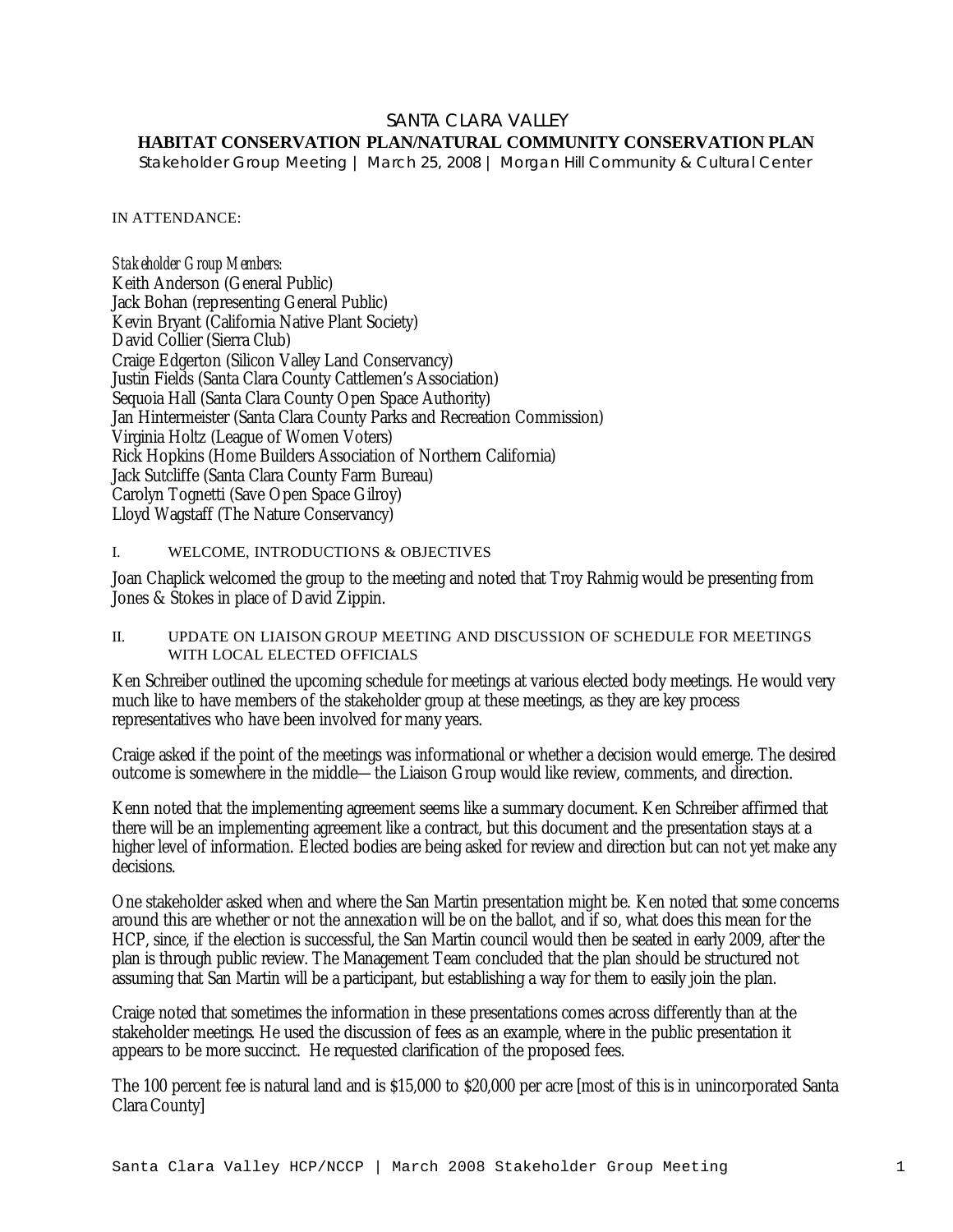- ß The 50 percent fee is agricultural/valley floor and \$7,500 to \$10,000 per acre [San Jose, Gilroy, Morgan Hill and unincorporated Santa Clara County]
- ß The 25 percent fee land is smaller vacant sites and \$3,750 to \$5,000 per acre [San Jose]

The intensification fee has been removed; it may not apply to parcels of less than an acre, since it's not intended to target, for instance, a single-family lot on the urban edge. One stakeholder asked about a scenario in which a single-family lot might be replaced with, say, an apartment building, which would increase intensity of the use of land. Ken noted that the HCP was not a watershed protection plan, for instance, even though this does have an effect on land. Some agencies like VTA do not have many covered activities, since most of their work is in urban developed areas; in contrast, the water district tends to be out in the undeveloped area.

Would the riparian fee utilize these three zones? No, riparian restoration fees are based on amount of impacted land.

Craige noted that development inside a city can impact areas outside the city, so this might be a concern for the wildlife agencies. Ken reminded the group that the plan deals with both mitigation and enhancement.

There was some discussion of the next meeting date and whether to move it to April 29th. A majority could make it, although not everyone will be available.

### III. DISCUSSION OF CHAPTER 7 (MONITORING AND ADAPTIVE MANAGEMENT PROGRAM)

Troy Rahmig, Jones & Stokes, introduced the first section, dealing with some of the adaptive monitoring and management concerns. He discussed compliance monitoring, some of the pilot projects, and other strategies for monitoring. Jan suggested looking at historical past trends when embarking on the data collection. He also described the detail as overwhelming on everything that would be underway and where and when—it might be good to present this in a clear, comprehensive manner.

David Collier wondered how landscape would be assessed in the urban interface area.

Some of this monitoring may happen at the natural community level or using surrogate species if it's difficult to access land or to track species. Ken reminded the group that some of the land is also County park land, so this can be monitored more easily very early on in the planning period.

Bob Power asked what happens if a species declines. The idea is to catch it early through monitoring and change management to better support it. The main concern would be if the problem was that the reserve system just wasn't adequate to support the species. Then there would need to be an alternate solution.

One stakeholder suggested having a state surcharge that might contribute across the state's HCPs to a staff position or management at the state level. Ken noted that one concern around that is that state surcharges have a tendency to disappear into the state coffers without funds being directed to the targeted program.

Ken noted that the document does need to be flexible, but several stakeholders felt that the current language is burdensome and difficult to understand. At the end of the day, the HCP should be a straightforward exchange of permits for biological goals and objectives. The objectives shouldn't be changed after the document is signed for either permits or biological activities. David Collier also felt that the success criteria ought to be adjusted to track to the biological goals and objectives—if the activity achieves goals and objectives, it's adequate. If it far exceeds them, it can be curtailed; if it's not adequate, then it needs to be enhanced.

Kenn Reiller is concerned that there should be higher mitigation ratios or more front-end work so that uncertainty can be reduced—otherwise, there's not much room for course correction if problems arise.